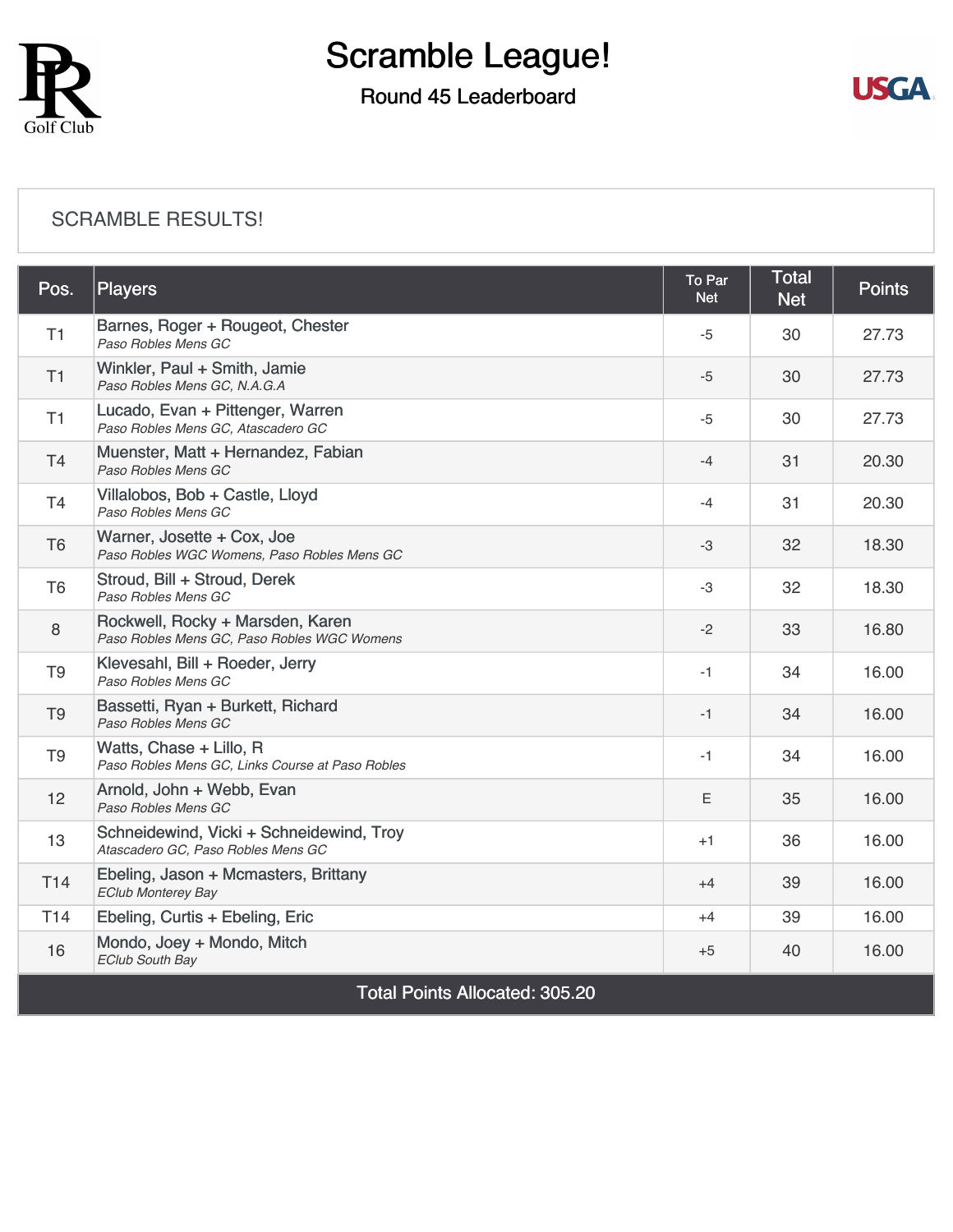

## Round 45 Leaderboard



#### [GROSS SKINS!](https://cdn2.golfgenius.com/v2tournaments/8184377581651410891?called_from=&round_index=45)

| <b>Players</b>                                                         | Skins | <b>Purse</b> | <b>Details</b>           |
|------------------------------------------------------------------------|-------|--------------|--------------------------|
| Lucado, Evan + Pittenger, Warren<br>Paso Robles Mens GC, Atascadero GC |       | \$90.00      | Birdie on 5, Birdie on 8 |
| Winkler, Paul + Smith, Jamie<br>Paso Robles Mens GC, N.A.G.A           |       | \$45.00      | Birdie on 4              |

Total Purse Allocated: \$135.00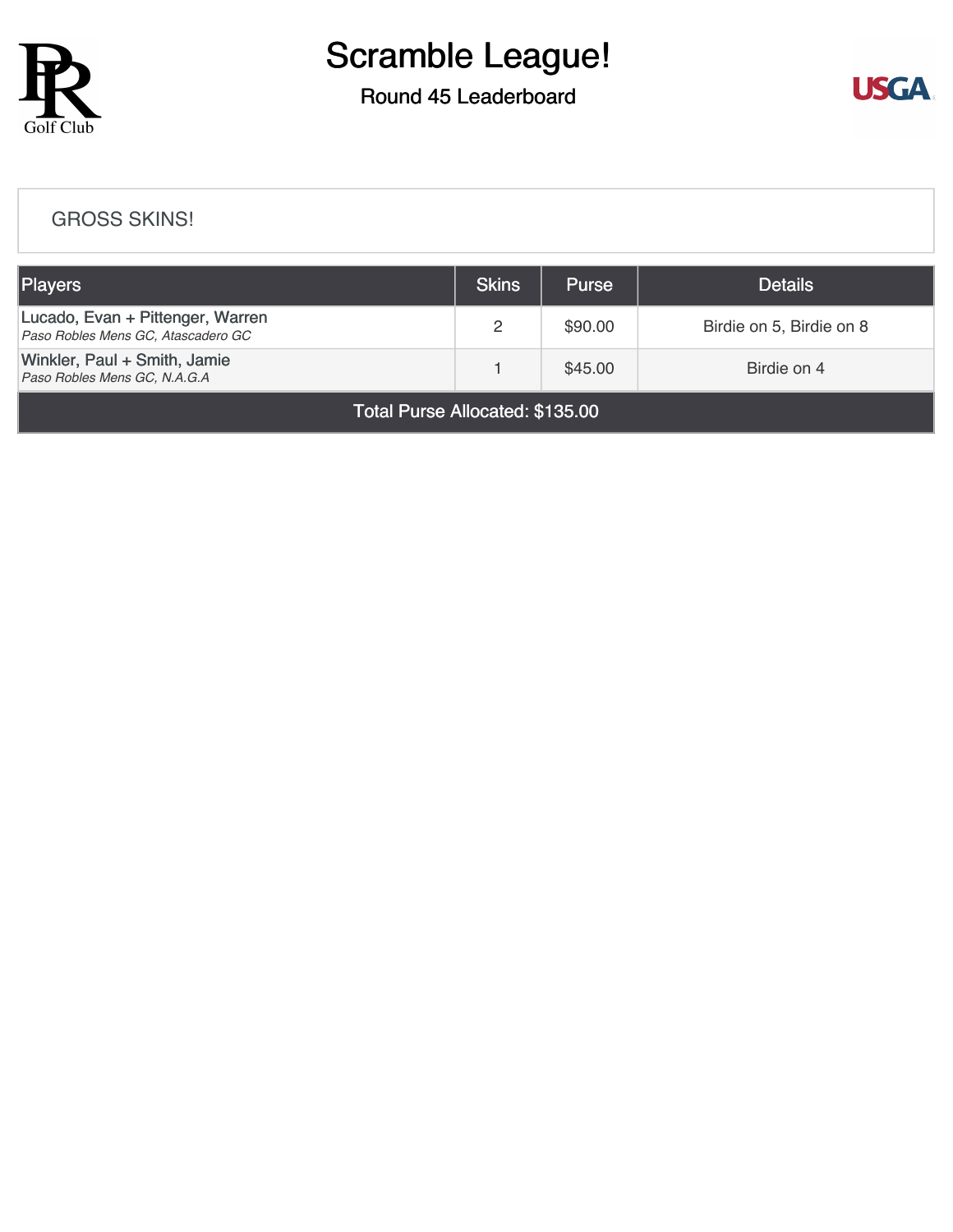

## Round 45 Leaderboard



#### [NET SKINS!](https://cdn2.golfgenius.com/v2tournaments/8184378612879769548?called_from=&round_index=45)

| <b>Players</b>                                                         | <b>Skins</b> | <b>Purse</b> | <b>Details</b> |  |  |
|------------------------------------------------------------------------|--------------|--------------|----------------|--|--|
| Winkler, Paul + Smith, Jamie<br>Paso Robles Mens GC, N.A.G.A           |              | \$67.50      | Birdie on 4    |  |  |
| Lucado, Evan + Pittenger, Warren<br>Paso Robles Mens GC, Atascadero GC |              | \$67.50      | Birdie on 8    |  |  |
| $T_{\text{old}}$ D <sub>ream</sub> Allenated, $\triangle A$ OF OO      |              |              |                |  |  |

Total Purse Allocated: \$135.00